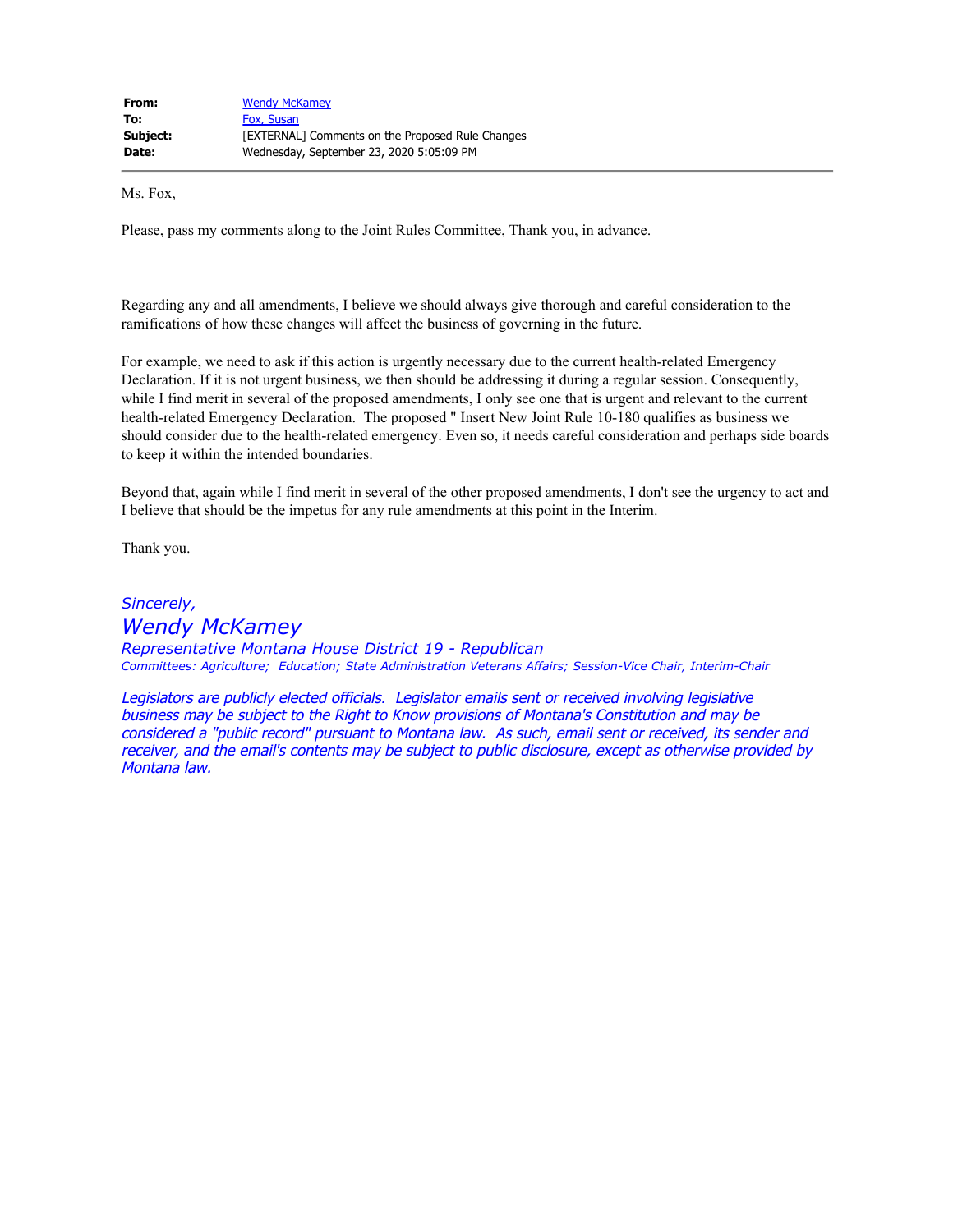| From:               | <b>Casey Schreiner</b>                                                                      |
|---------------------|---------------------------------------------------------------------------------------------|
| To:                 | FThomas@paynewest.com, Fox, Susan, Coles, Jaret                                             |
| Subject:            | [EXTERNAL] Minority Leader Schreiner Letter regarding 9/24 Republican Joint Rules gathering |
| Date:               | Wednesday, September 23, 2020 10:18:02 PM                                                   |
| <b>Attachments:</b> | Joint Rules Committee Letter 9 23 2020.pdf                                                  |

Please see the attached letter regarding the 9/24 Republican Joint Rules gathering.

## Casey Schreiner

Legislators are publicly elected officials. Legislator emails sent or received involving legislative business may be subject to the Right to Know provisions of the Montana Constitution and may be considered a "public record" pursuant to Montana law. As such, email, sent or received, its sender and receiver, and the email contents, may be subject to public disclosure, except as otherwise provided by Montana law.